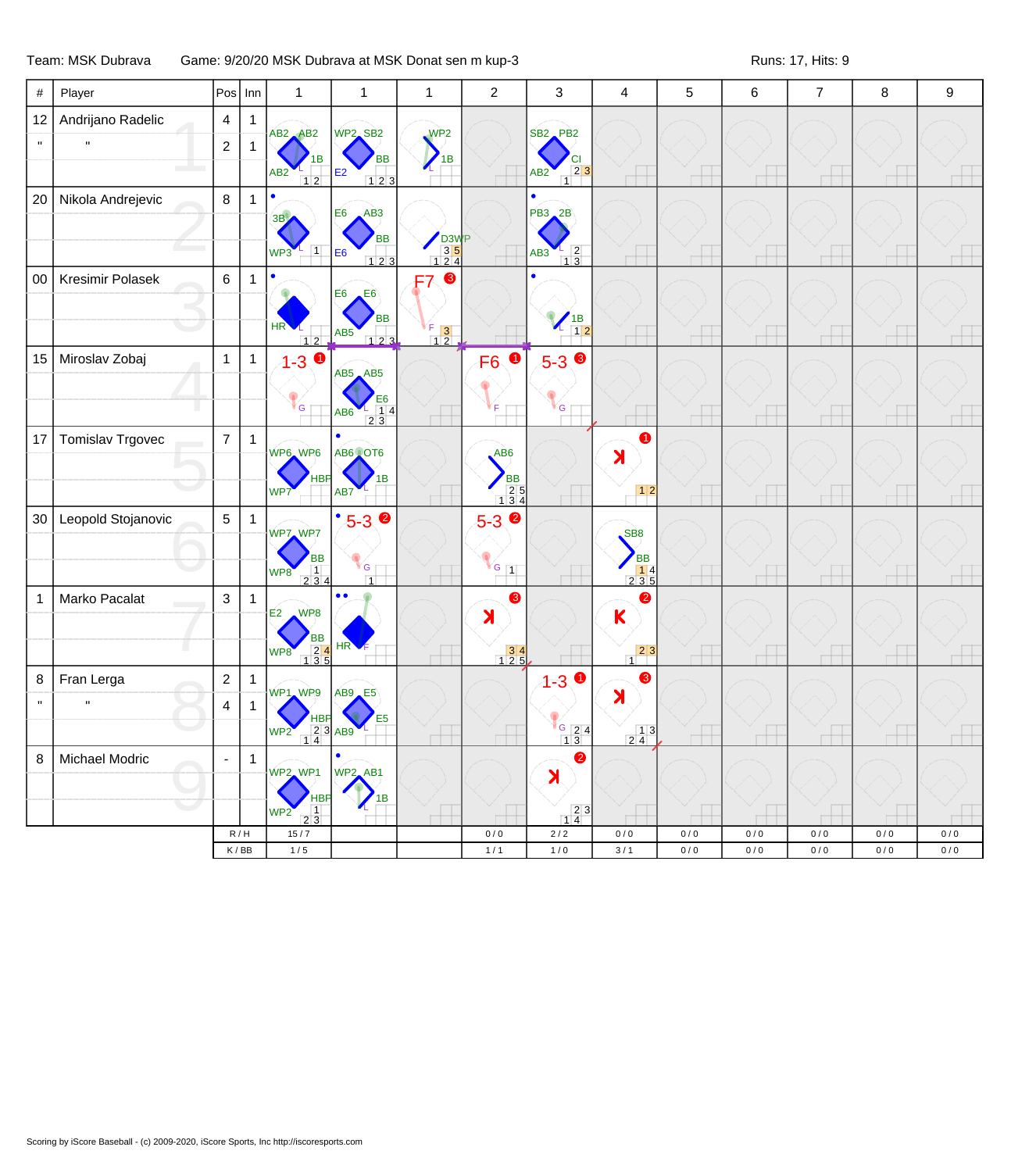## Team: MSK Donat Game: 9/20/20 MSK Dubrava at MSK Donat sen m kup-3 Runs: 7, Hits: 7 Runs: 7, Hits: 7

| $\#$                      | Player             | Pos                                  | $  \mathsf{Inn}$ | $\mathbf{1}$                       | $\overline{2}$                              | $\mathsf 3$                             | $\overline{4}$                                                                             | 5                      | $\,6\,$                | $\overline{7}$   | 8                  | 9                      |
|---------------------------|--------------------|--------------------------------------|------------------|------------------------------------|---------------------------------------------|-----------------------------------------|--------------------------------------------------------------------------------------------|------------------------|------------------------|------------------|--------------------|------------------------|
| 23                        | Pavle Skibola      | $\bf 8$                              | $\mathbf{1}$     | $1 - 3$ 0                          | $\bullet$                                   |                                         | $\bullet$<br>$AB2$ <sub><math>E8</math></sub>                                              |                        |                        |                  |                    |                        |
| $\mathbf{H}$              | $\mathbf{u}$       | $\mathbf{1}$                         | $\mathbf{1}$     |                                    |                                             |                                         |                                                                                            |                        |                        |                  |                    |                        |
| $\mathbf{u}$              | $\mathbf{u}$       | $\overline{4}$                       | $\overline{2}$   | <sup>V</sup> G T<br>$12$           | 1B<br>$\overline{1}$                        |                                         | 1B<br>E <sub>6</sub><br>$\overline{1}$                                                     |                        |                        |                  |                    |                        |
| 17                        | Petar Curic        | 5                                    | $\mathbf{1}$     | $AB3$ $2B$                         | $6 - 3$ $\bullet$                           |                                         | WP <sub>3</sub>                                                                            |                        |                        |                  |                    |                        |
|                           |                    |                                      |                  | AB <sub>3</sub>                    | $G$ 13                                      |                                         | E <sub>6</sub>                                                                             |                        |                        |                  |                    |                        |
| 11                        | Matej Hanzlic      | $\overline{2}$                       | $\mathbf{1}$     | $12$<br>$\bullet$<br><b>AB4</b> E7 | $\overline{2}$                              | $\bullet$<br>F <sub>6</sub>             | $1 - 30$                                                                                   |                        |                        |                  |                    |                        |
|                           |                    |                                      |                  | 1В<br>AB4                          |                                             |                                         | G                                                                                          |                        |                        |                  |                    |                        |
| 19                        | Thiago Sato        | $\overline{4}$                       | $\mathbf{1}$     | $\overline{1}$<br>$\bullet$        |                                             |                                         | $\overline{1}$                                                                             |                        |                        |                  |                    |                        |
| $\mathbf{u}$              | $\bar{\mathbf{u}}$ | $\mathbf{1}$                         | $\sqrt{2}$       | 3B                                 |                                             | 3B                                      |                                                                                            |                        |                        |                  |                    |                        |
|                           |                    |                                      |                  | $\overline{1}$<br>WP5              |                                             | $\overline{2}$<br>AB5<br>$\overline{1}$ |                                                                                            |                        |                        |                  |                    |                        |
| $\boldsymbol{9}$          | Petar Krznaric     | $\overline{7}$                       | $\mathbf{1}$     | $1 - 3$ $\bullet$                  |                                             | $4 - 3$ $\bullet$<br>$\bullet$          |                                                                                            |                        |                        |                  |                    |                        |
|                           |                    |                                      |                  |                                    |                                             | G                                       |                                                                                            |                        |                        |                  |                    |                        |
| 20                        | Luka Komadina      | 9                                    | $\mathbf{1}$     | $\frac{6}{14}$ 3<br>$F4$ $\odot$   |                                             | $\bullet$<br>F7                         |                                                                                            |                        |                        |                  |                    |                        |
|                           |                    |                                      |                  |                                    |                                             |                                         |                                                                                            |                        |                        |                  |                    |                        |
|                           |                    |                                      |                  | Е                                  |                                             |                                         |                                                                                            |                        |                        |                  |                    |                        |
| 10                        | Antonio Cakarun    | $\mathbf{3}$                         | $\mathbf{1}$     |                                    | $\bullet$<br>F1                             |                                         |                                                                                            |                        |                        |                  |                    |                        |
|                           |                    |                                      |                  |                                    |                                             |                                         | AB9 SB8                                                                                    |                        |                        |                  |                    |                        |
|                           |                    |                                      |                  |                                    | ΥF.<br>$\boxed{1 2}$<br>$\overline{3}$<br>x |                                         | 1B<br>$\begin{array}{r} 2 \overline{)3} \\ \overline{)145} \end{array}$<br>AB <sub>1</sub> |                        |                        |                  |                    |                        |
| 14                        | Goran Kricka       | $\,6\,$                              | $\mathbf{1}$     |                                    | AB1 WP1                                     |                                         | $\bullet$<br>F7                                                                            |                        |                        |                  |                    |                        |
|                           |                    |                                      |                  |                                    | E <sub>6</sub>                              |                                         |                                                                                            |                        |                        |                  |                    |                        |
|                           |                    |                                      |                  |                                    | AB <sub>1</sub>                             |                                         | F                                                                                          |                        |                        |                  |                    |                        |
| $\ensuremath{\mathsf{3}}$ | Vito Susanj        | $\mathbf{1}$                         | $\mathbf{1}$     |                                    | F6 <sup>2</sup>                             |                                         | F <sub>9</sub> <sup>o</sup>                                                                |                        |                        |                  |                    |                        |
| $\mathbf{H}$              | $\mathbf{u}$       | $\bf 8$                              | $\mathbf{1}$     |                                    |                                             |                                         |                                                                                            |                        |                        |                  |                    |                        |
|                           |                    |                                      |                  |                                    | F                                           |                                         | F<br>$\overline{1}$                                                                        |                        |                        |                  |                    |                        |
|                           |                    | $\mathsf K\,/\,\mathsf{B}\mathsf{B}$ | R/H              | 3/3<br>$0\,/\,0$                   | $1/1$<br>$0\,/\,0$                          | $1/1$<br>$0\,/\,0$                      | $2/2$<br>$0\,/\,0$                                                                         | $0\,/\,0$<br>$0\,/\,0$ | $0\,/\,0$<br>$0\,/\,0$ | 0/0<br>$0\,/\,0$ | $0/0$<br>$0\,/\,0$ | $0\,/\,0$<br>$0\,/\,0$ |